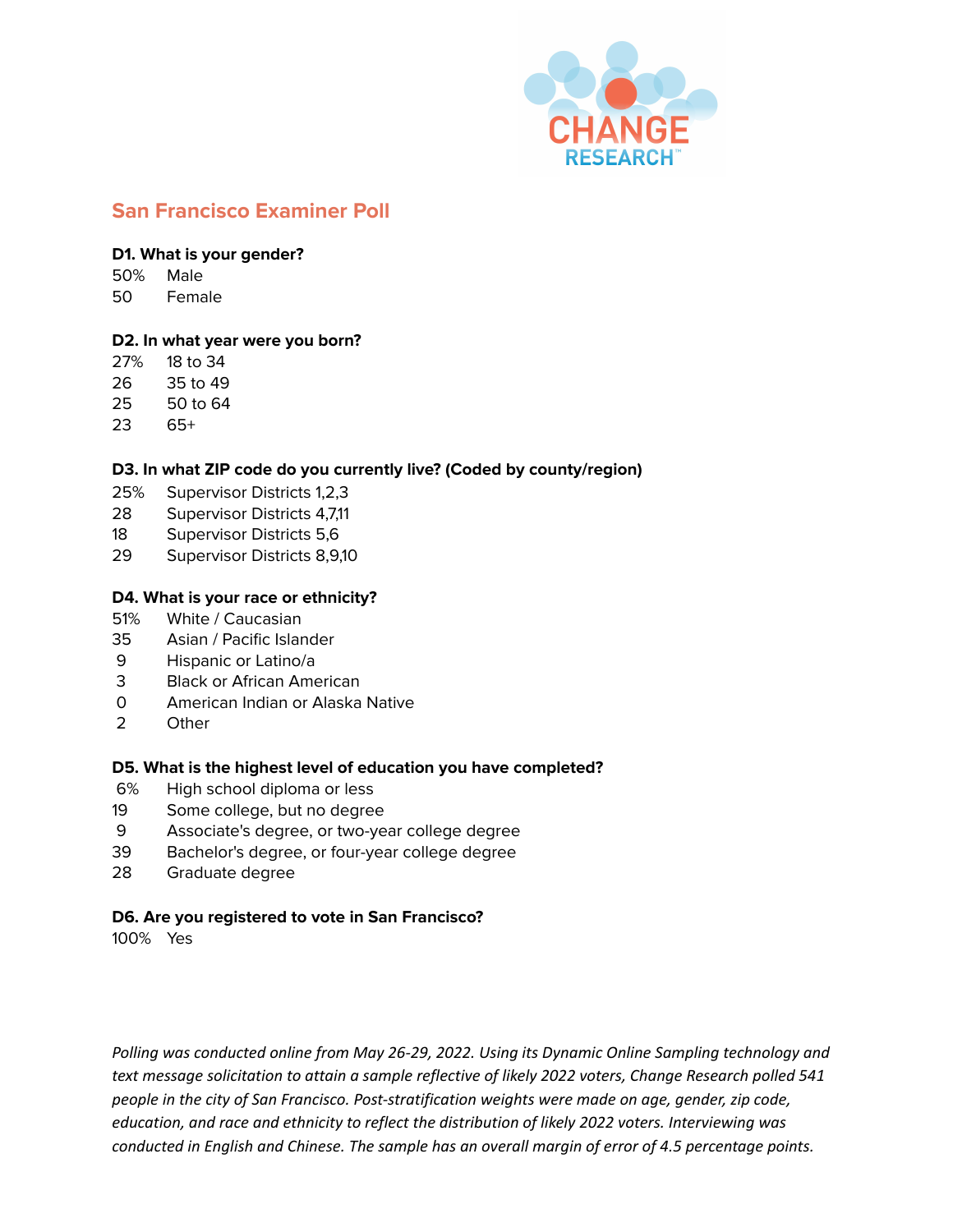#### **D7. Generally speaking, do you think of yourself as a:**

- 46% Strong Democrats
- Weak Democrats
- 12 Independent lean Democrats
- Pure independents
- Independent lean Republicans
- Weak Republicans
- Strong Republicans

#### **65% Base Democrats**

#### **Independents + Leaners**

- **Base Republicans**
- **77% Democrats**
- **Pure independents**
- **Republicans**

**Q1. On Tuesday, June 7th, there will be a primary election for Governor, U.S. Congress, state and local offices, and the recall of San Francisco District Attorney Chesa Boudin. Many people do not vote in these primaries and wait until the fall when the top two finishers in the primary face off against each other. Do you plan to vote in the June primary election?**

- 87% Yes, definitely
- Yes, probably
- Maybe (50-50)
- No, probably not
- No, definitely not

#### **Q2. How closely do you follow local politics in San Francisco and what goes on in local government?**

- 36% Very closely
- Somewhat closely
- Not too closely
- Not closely at all

#### **Q3. How motivated would you say you feel about voting in the June primary election?**

- 64% 10 Extremely motivated
- 9
- 8
- 7
- 6
- 5
- 4
- 3
- 2
- 1
- 0 Not motivated at all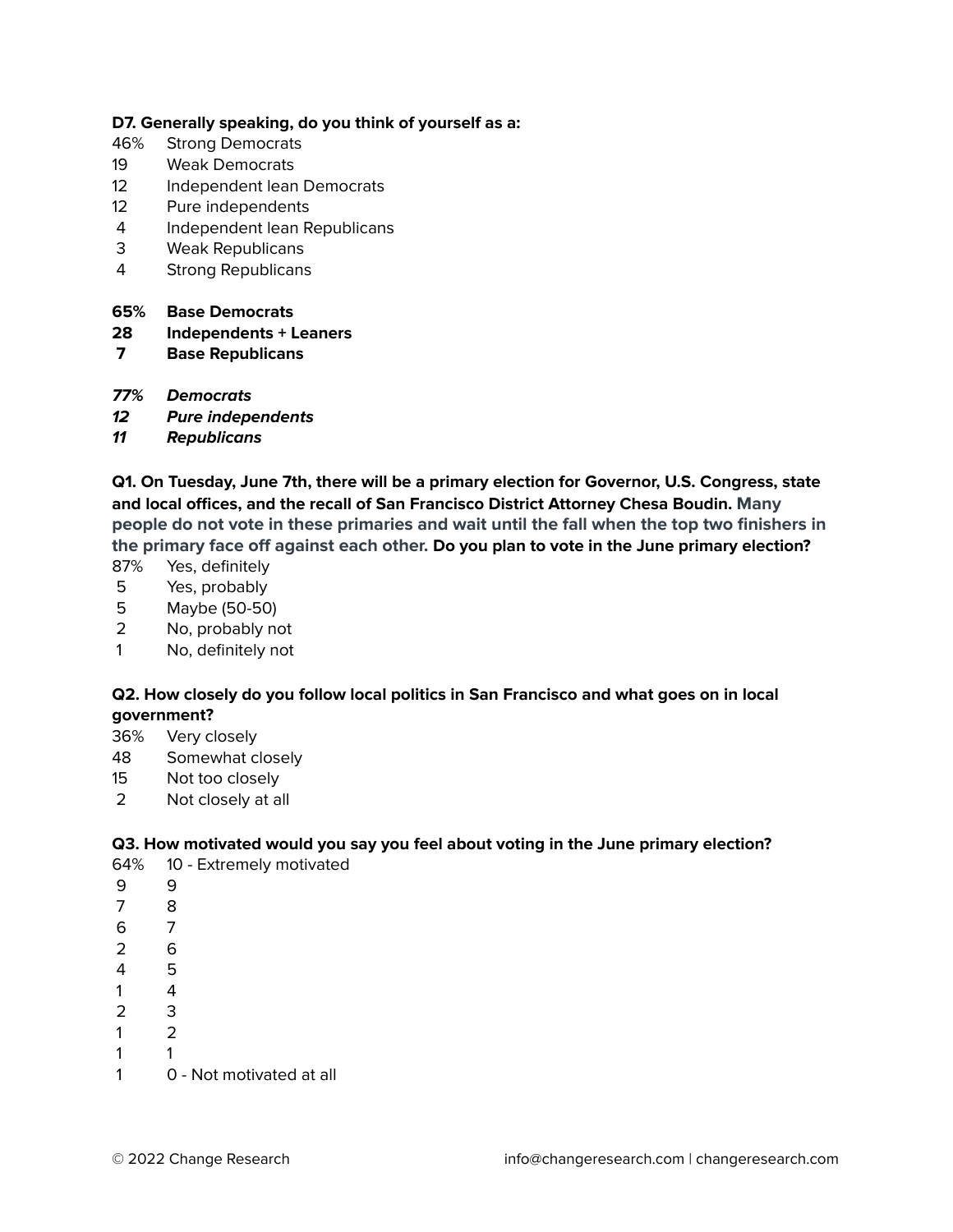# **Q4. What one word would you use to describe San Francisco right now?**



### **Q5. How serious do you rate the following challenges facing San Francisco?**

|                                         | <b>Extremely Serious</b> |    |                 |    |          |    | <b>Not Serious at All</b> |                |                |                |
|-----------------------------------------|--------------------------|----|-----------------|----|----------|----|---------------------------|----------------|----------------|----------------|
|                                         | <u>10</u>                | 9  | 8               | 7  | <u>6</u> | 5  | 4                         | З              | 2              |                |
| Tent encampments and mentally ill on    |                          |    |                 |    |          |    |                           |                |                |                |
| the streets                             | 64%                      | 8  | 10 <sup>°</sup> | 7  | 3        | 4  |                           |                | 0              | $\overline{2}$ |
| Toleration of crimes like car break ins |                          |    |                 |    |          |    |                           |                |                |                |
| and shoplifting                         | 58%                      | 6  | 10              | 7  | 5        | 4  | 3                         | 2              |                | 4              |
| Open air drug dealing                   | 51%                      | 7  | 10 <sup>°</sup> | 9  | 6        | 6  | 4                         | 3              | 1              | 4              |
| The high cost of living                 | 48%                      | 10 | 13              | 9  | 6        | 8  | 2                         | 3              | $\circ$        | $\overline{2}$ |
| Fentanyl overdoses                      | 46%                      | 9  | 13              | 9  | 7        | 7  | 2                         | $\overline{2}$ | 1              | 3              |
| Ineffective city programs and policies  |                          |    |                 |    |          |    |                           |                |                |                |
| that waste taxpayer money               | 45%                      | 8  | 11              | 8  | 7        | 8  | 3                         | 4              | 2              | 3              |
| Corruption in the city government       | 35%                      | 5  | 13              | 13 | 8        | 10 | 4                         | 7              | $\overline{2}$ | 3              |
| The San Francisco economy being too     |                          |    |                 |    |          |    |                           |                |                |                |
| dependent on technology companies       | 17%                      | 5  | 13              | 11 | 11       | 15 | 8                         | 5              | 4              | 10             |
| Downtown office vacancies where         |                          |    |                 |    |          |    |                           |                |                |                |
| only 30% of employees have come         |                          |    |                 |    |          |    |                           |                |                |                |
| back to work in person                  | 15%                      | 4  | 14              | 12 | 12       | 14 | 6                         | 7              | 3              | 12             |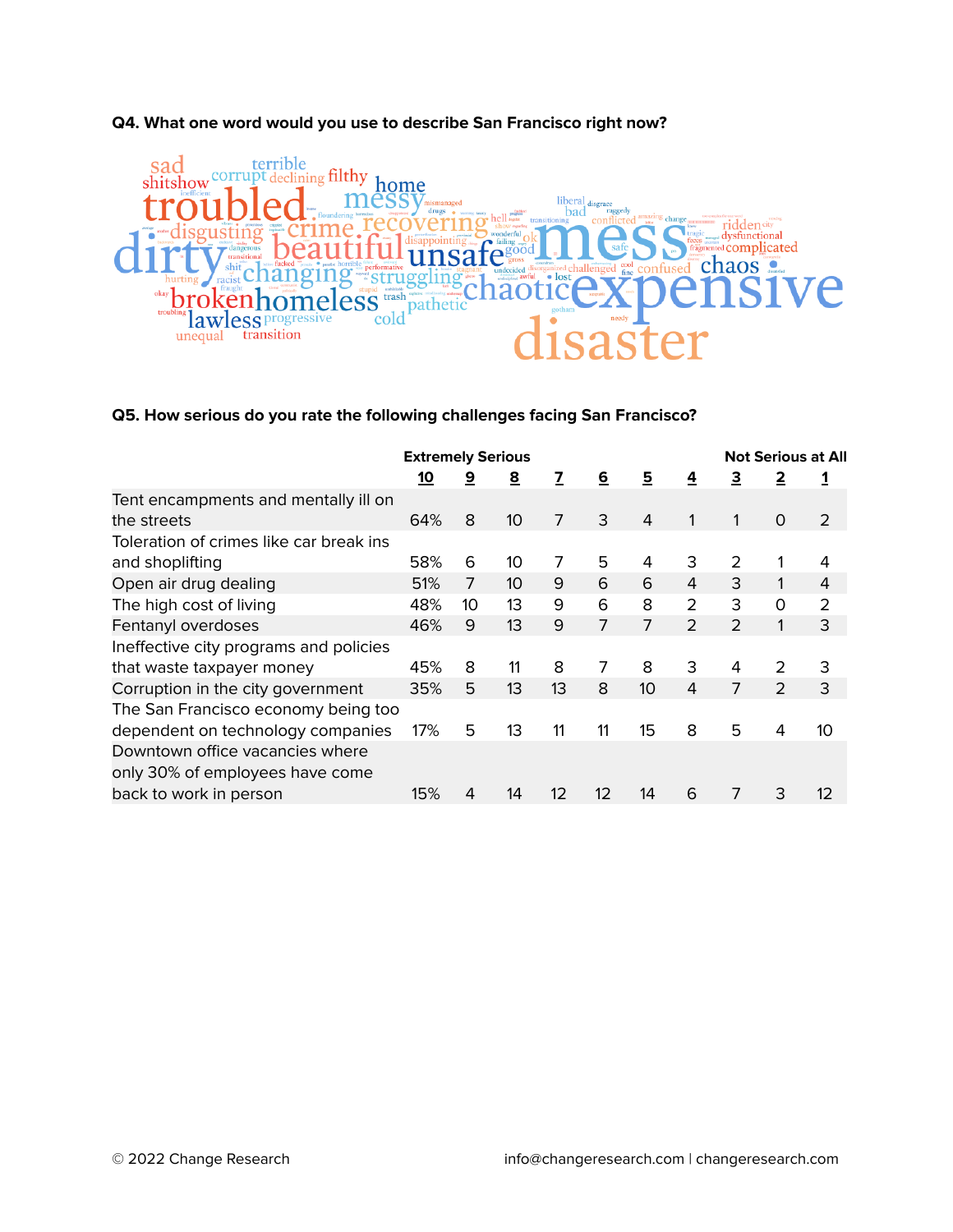### **Q6. How would you rate the job that each of the following individuals and organizations are doing?**

|                                     | <b>Approve</b> |      | <b>Disapprove</b> |                    | <b>Not</b>  | Total          | <b>Total</b>      |
|-------------------------------------|----------------|------|-------------------|--------------------|-------------|----------------|-------------------|
|                                     | Strong         | Smwt |                   | <b>Smwt Strong</b> | <b>Sure</b> | <b>Approve</b> | <b>Disapprove</b> |
| The San Francisco Fire Department   | 47%            | 35   | 3                 |                    | 14          | 81%            | 5                 |
| Gavin Newsom as Governor            | 27%            | 39   | 13                | 17                 | 4           | 66%            | 30                |
| Joe Biden as President              | 26%            | 38   | 16                | 17                 | 3           | 64%            | 33                |
| London Breed as Mayor               | 9%             | 33   | 23                | 30                 | 5           | 42%            | 52                |
| The San Francisco Police Department | 9%             | 31   | 30                | 22                 | 7           | 40%            | 52                |
| <b>Bill Scott as Police Chief</b>   | 6%             | 24   | 20                | 17                 | 33          | 30%            | 37                |
| Chesa Boudin as District Attorney   | 13%            | 15   | 12                | 50                 | 10          | 28%            | 62                |
| The San Francisco Board of          |                |      |                   |                    |             |                |                   |
| Supervisors                         | 4%             | 22   | 26                | 32                 | 16          | 26%            | 59                |
| Public schools in San Francisco     | 4%             | 20   | 28                | 26                 | 22          | 24%            | 54                |

### **Q7. Do you believe San Francisco is:**

- 28% Going in the right direction
- 72 Headed off on the wrong track

#### **Q8. How would you rate the health of the economy in San Francisco?**

- 8% Very strong
- 36 Somewhat strong
- 35 Somewhat weak
- 16 Very weak
- 5 Not sure

#### **44% Total Strong**

**51 Total Weak**

#### **Q9. Which of the following best describes the San Francisco economy today?**

- 28% On the decline
- 59 Treading water
- 14 On an upswing

### **Q10. Which word one word best describes San Francisco overall?**

- 37% Floundering
- 39 Treading water
- 24 Recovering

### **Q11. Measure H on the June ballot asks whether the District Attorney of San Francisco, Chesa Boudin should be recalled. How do you plan to vote?**

- 56% Yes support recall
- 32 No oppose recall
- 12 Not sure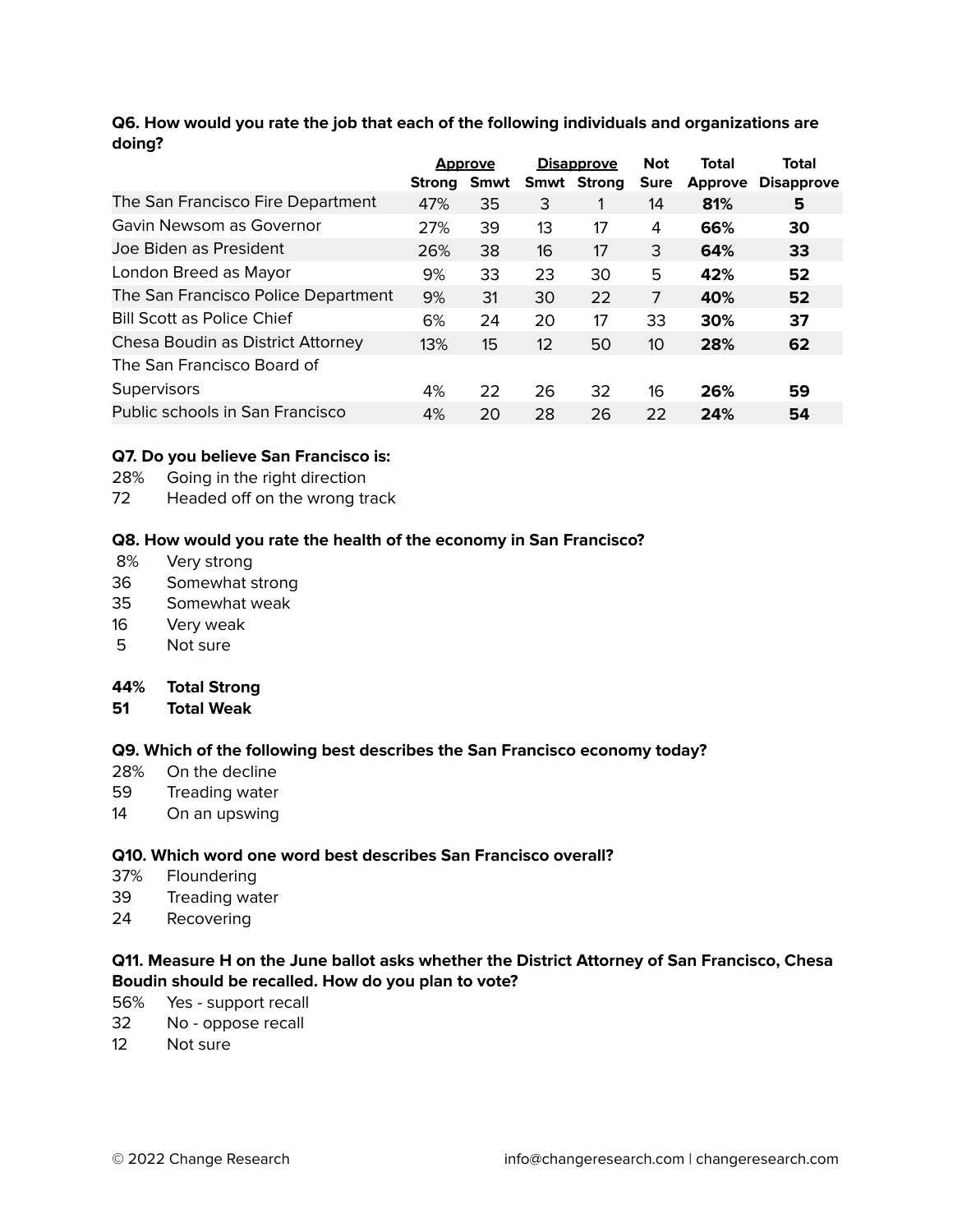### **Q12. Next year, in 2023, London Breed's term as Mayor will be up. If she decides to run for re-election, will you:**

- 16% Definitely vote to re-elect her
- 40 Consider voting for someone else
- 29 Definitely vote for someone else
- 15 Not sure

### **Q13. Many people believe San Francisco is headed off on the wrong track. Who do you feel is most responsible for that?**

- 27% Board of Supervisors
- 26 Mayor London Breed
- 22 District Attorney Chesa Boudin
- 3 Police Chief Bill Scott
- 12 Someone else (please specify)
- 11 None of these the city is doing fine

### **Q14. Compared to 10 years ago, do you think San Francisco is:**

- 4% Much more safe
- 6 Somewhat more safe
- 24 No more or less safe
- 24 Somewhat less safe
- 42 Much less safe
- **10% Total More Safe**
- **66 Total Less Safe**

#### **Q15. (If less safe) What is the main reason you feel less safe in San Francisco? Please choose one or two.**

- 69% Too many homeless and mentally ill people on the streets
- 64 Property crimes like burglary and auto theft
- 44 Violent crimes like shootings and armed robberies
- 34 Open drug use
- 13 Some other reason (please specify)

### **Q16. Crime in San Francisco has increased in recent years. What do you see as the main reasons for that increase? Please choose one or two.**

- 49% District attorney not prosecuting enough crimes
- 46 Economic inequality and inflation
- 40 Police not enforcing laws and making arrests
- 33 Progressive policies pushed by the Board of Supervisors
- 13 Some other reason (please specify)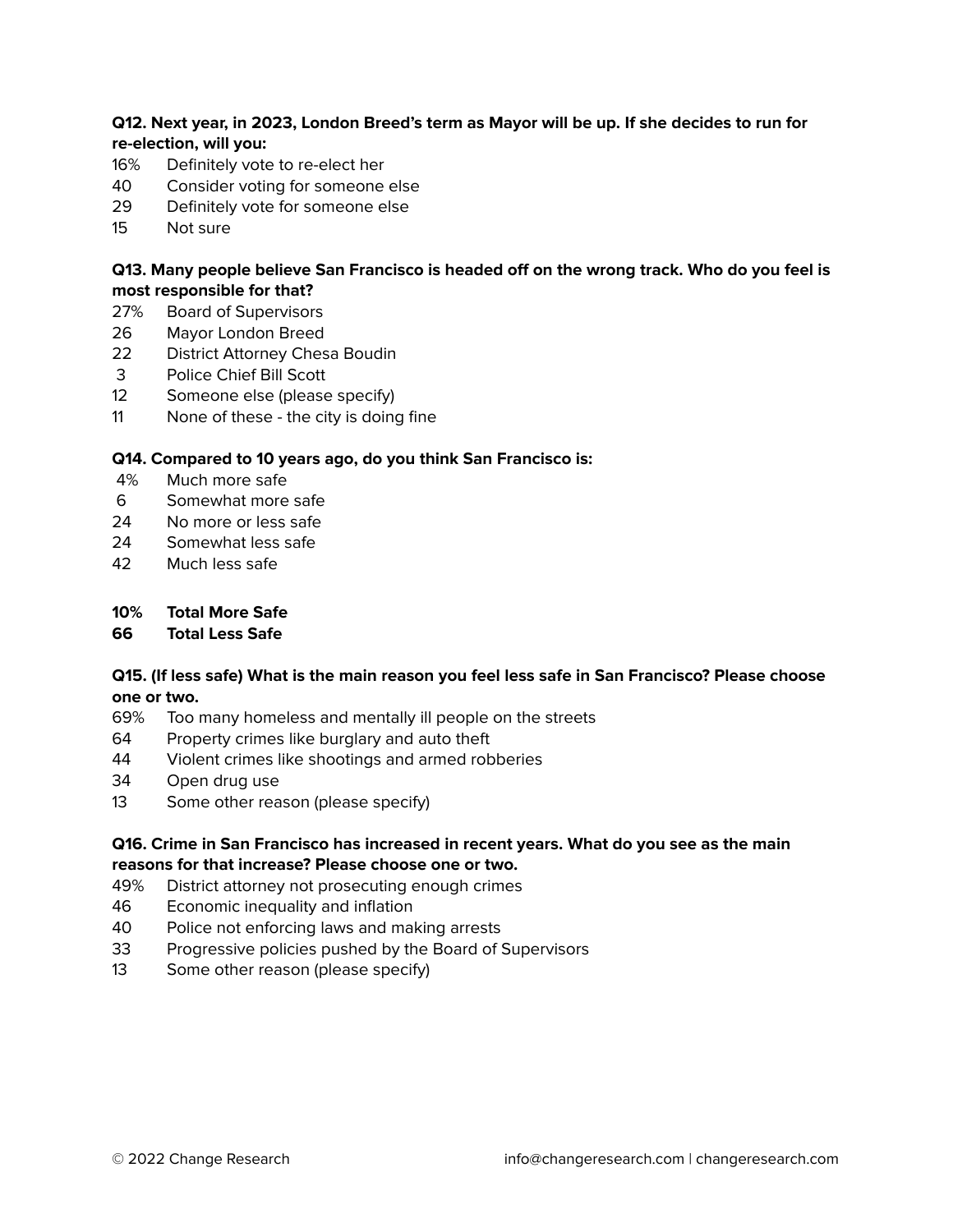### **Q17. What phrase best describes your feeling about the challenges facing San Francisco?**

- 58% City government has allowed our streets to be taken over by drug dealers and tent encampments
- 28 Fox News and other national news outlets have created a false portrait of an unsafe San Francisco
- 14 Not sure

## **Q18. What do you think the primary goals of the San Francisco government should be? Please choose two.**

- 67% Keeping people safe, in their homes, on the streets, and at work
- 51 Cleaning up our city from homelessness
- 44 Making the city more affordable to live in
- 27 Guaranteeing that every child is able to receive a quality education
- 21 Creating new jobs and businesses in San Francisco
- 1 Not sure

### **Q19. Which best describes your attitudes toward public transportation?**

- 53% I'm getting back to using public transportation like Bart and Muni
- 25 I have health and safety concerns about using public transportation
- 23 I didn't use public transportation before the pandemic and I am not going to use it in the future

#### **Q20. What do you think is the best way to address drug addiction?**

- 61% Expand treatment and services
- 33 Use police to require addicted people to get treatment
- 6 Not use government to intervene in drug addiction

## **Q21. How much do you believe city leaders are doing to solve homelessness in San Francisco?**

- 5% A lot
- 20 Some
- 34 A little
- 37 Nothing at all
- 4 Not sure

#### **25% Total A Lot/Some**

#### **71 Total A Little/Nothing**

**Q22. Do you support or oppose a law that requires the city to provide shelter for all homeless residents in an effort to curb the number of people sleeping on the streets?**

- 30% Strongly support
- 36 Somewhat support
- 11 Somewhat oppose
- 14 Strongly oppose
- 10 Not sure

#### **66% Total Support**

**25 Total Oppose**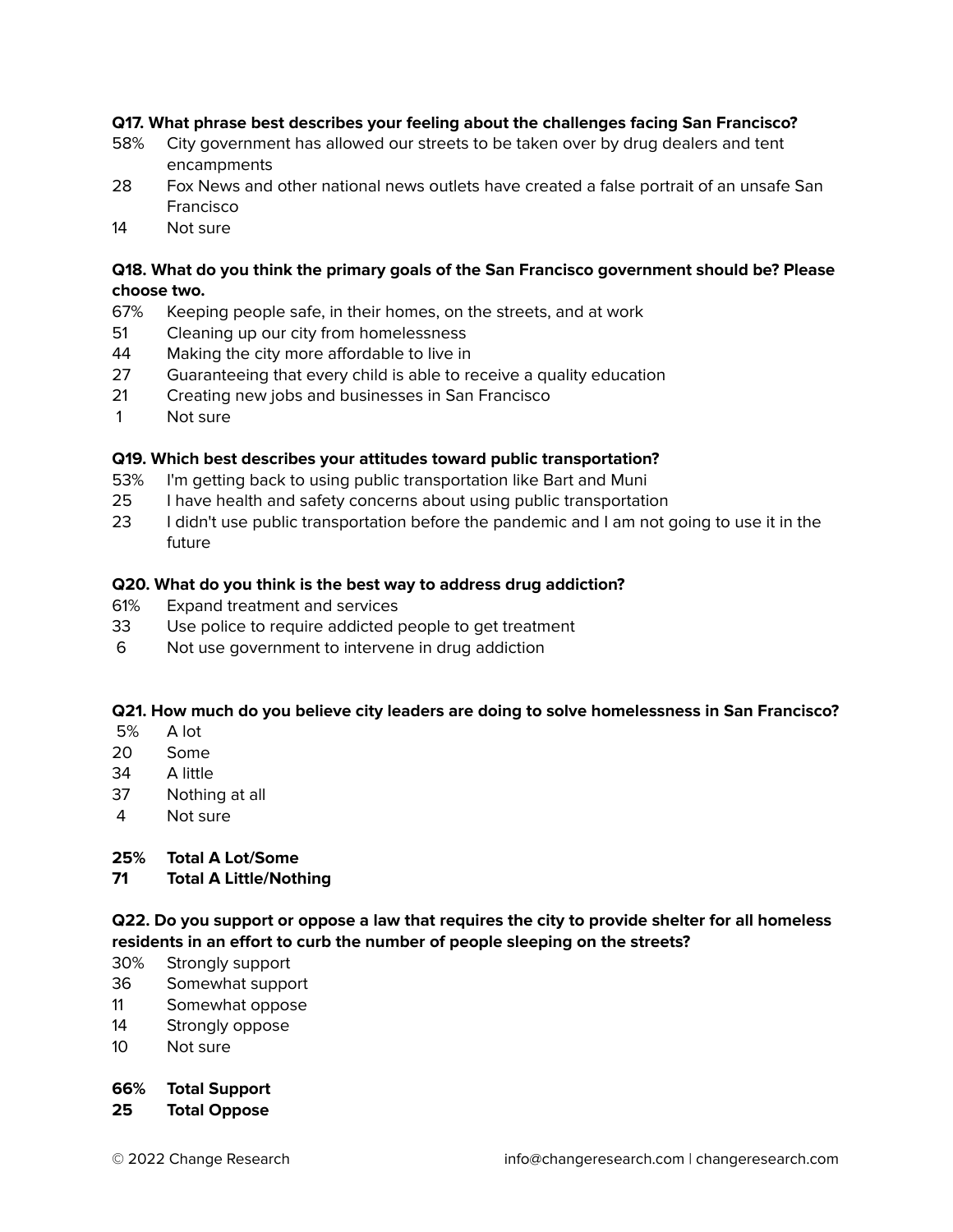### **Q23. Do you support or oppose the expansion of conservatorships to mandate treatment and housing for mentally ill homeless people?**

- 42% Strongly support
- 32 Somewhat support
- 9 Somewhat oppose
- 7 Strongly oppose
- 10 Not sure

### **75% Total Support**

**15 Total Oppose**

**Q24. Turning to some issues around crime and criminal justice, do you support or oppose the following policies?**

|                                                 | <b>Support</b><br><b>Strong Smwt Smwt Strong</b> |    | <b>Oppose</b> |                | <b>Not</b> | Total                      | Total |
|-------------------------------------------------|--------------------------------------------------|----|---------------|----------------|------------|----------------------------|-------|
| Expanding mental health treatment and           |                                                  |    |               |                |            | <b>Sure Support Oppose</b> |       |
| stopping the use of jail as a mental health     |                                                  |    |               |                |            |                            |       |
|                                                 |                                                  |    |               |                |            |                            |       |
| facility.                                       | 58%                                              | 27 | 6             | $\overline{7}$ | 2          | 85%                        | 13    |
| Requiring people who are using drugs like       |                                                  |    |               |                |            |                            |       |
| fentanyl in public to go into treatment if they |                                                  |    |               |                |            |                            |       |
| present a risk to themselves or others.         | 61%                                              | 23 | 6             | 4              | 6          | 84%                        | 10    |
| Deploying additional intervention teams on      |                                                  |    |               |                |            |                            |       |
| the street to decrease overdose deaths.         | 45%                                              | 33 | 9             | 6              | 7          | 77%                        | 16    |
| Standing up to the federal government on        |                                                  |    |               |                |            |                            |       |
| immigration by protecting immigrant rights,     |                                                  |    |               |                |            |                            |       |
| standing up to illegal tactics by ICE, and      |                                                  |    |               |                |            |                            |       |
| keeping families together.                      | 51%                                              | 23 | 7             | 14             | 6          | 73%                        | 21    |
| Sending low-level criminals to diversion-type   |                                                  |    |               |                |            |                            |       |
| rehabilitation programs instead of jail         |                                                  |    |               |                |            |                            |       |
| custody.                                        | 37%                                              | 31 | 13            | 12             | 6          | 68%                        | 26    |
| Have a zero-tolerance policy for using illegal  |                                                  |    |               |                |            |                            |       |
| drugs in public on city streets.                | 49%                                              | 19 | 14            | 13             | 5          | 68%                        | 27    |
| Eliminating cash bail.                          | 31%                                              | 18 | 14            | 17             | 19         | 50%                        | 31    |
| Focusing resources on serious and violent       |                                                  |    |               |                |            |                            |       |
| felonies and stopping the prosecution of        |                                                  |    |               |                |            |                            |       |
| misdemeanors.                                   | 24%                                              | 25 | 21            | 22             | 8          | 49%                        | 43    |

# **Q25. Do you or anyone in your household earn income through technology or technology companies?**

22% Yes, it accounts for 50%+ of my income